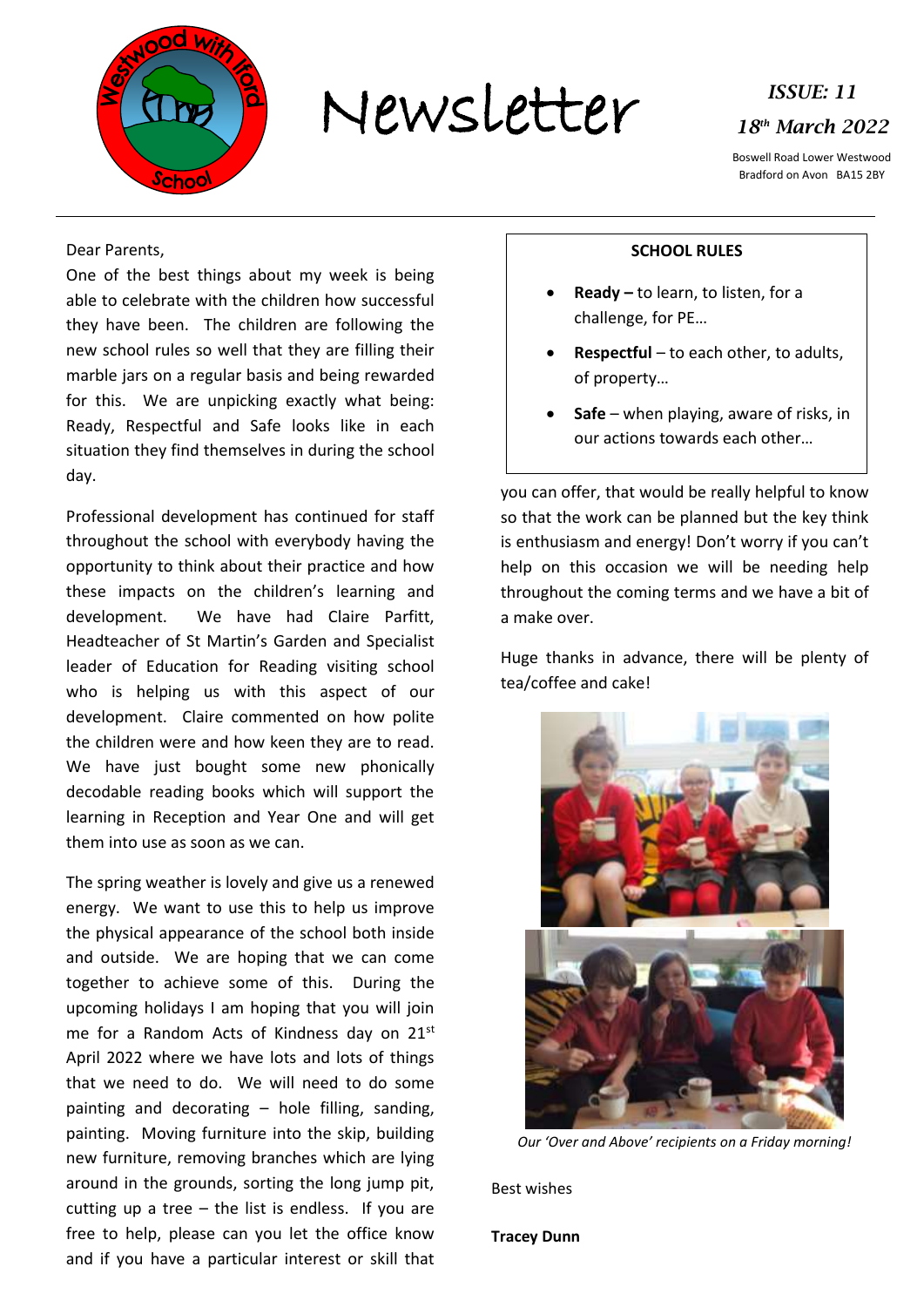### **GET CAUGHT READING CHALLENGE**

### **DATES**

**FRIDAY 25th MARCH** FoWS Mufti Day – Easter egg donations

> **THURSDAY 31st MARCH** FoWS DISCO

> > **FRIDAY 8th APRIL** Last day of term

**EASTER HOLIDAYS**

**THURSDAY 21st APRIL** Random Acts of Kindness Day

> **MONDAY 25th APRIL** Back to School



Dear Parents

Unfortunately, we are having to increase the price of school meals.

As of Monday 25<sup>th</sup> April 2022, all KS2 school meals we provide will be priced at £2.45; KS1 meals will still come at no cost to parents.

This is due to a sharp increase in almost all of our running costs since the start of this year.

We hope that you can understand why this increase is necessary.

If you have any questions regarding this, please feel free to send me an email on [Laura.taylor@lataca.co.uk](mailto:Laura.taylor@lataca.co.uk)

Kind Regards

Laura Taylor Lataca Ltd



We're enjoying the photos that have been sent in so far, but we know that there are plenty more to come, so get the phones and cameras out and 'Get Caught Reading'!

The children will receive an additional marble for their reading photo.

> All photos can be sent to [admin@westwoodwithiford.org](mailto:admin@westwoodwithiford.org)

### **D.E.C. UKRAINE**



Thank you all for your incredible generosity this week. Our non-uniform day on Wednesday raised over £300 and donations are still coming in.

If you have not been able to donate, but would like to, the payment item will be available on School Gateway for a while longer.

### **SCHOOL GREENHOUSE**

We have a greenhouse in the Pond and Patch area that we are hoping to rehome. There are some glass panes missing, but one of our parents may have spares. If you are interested in taking it, please contact the school office. [admin@westwoodwithiford.org](mailto:admin@westwoodwithiford.org)

*Please note that it contains real glass and NOT safety glass.*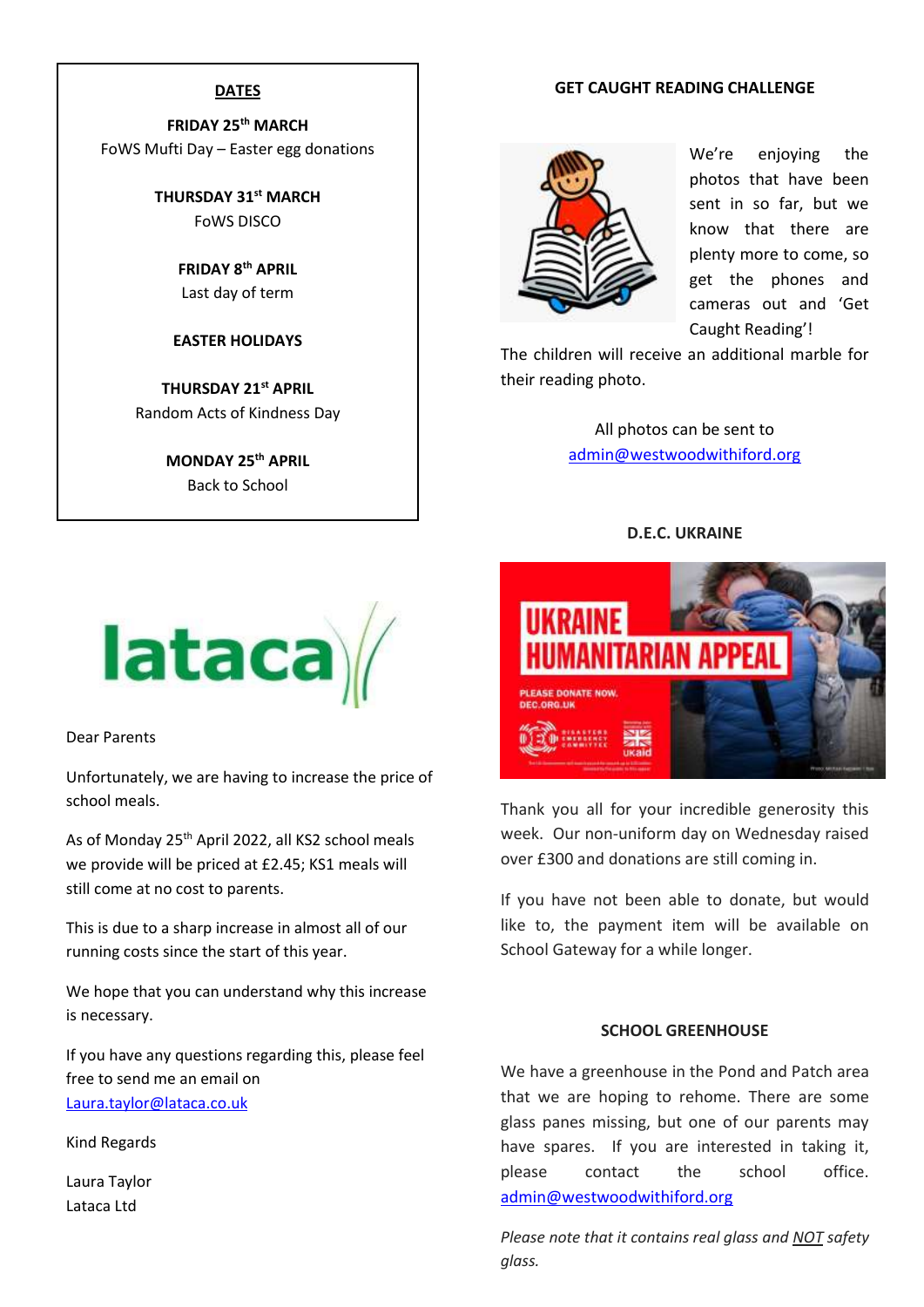### **FOREST SCHOOL**

The children have been enjoying their Forest School days over the last couple of weeks.

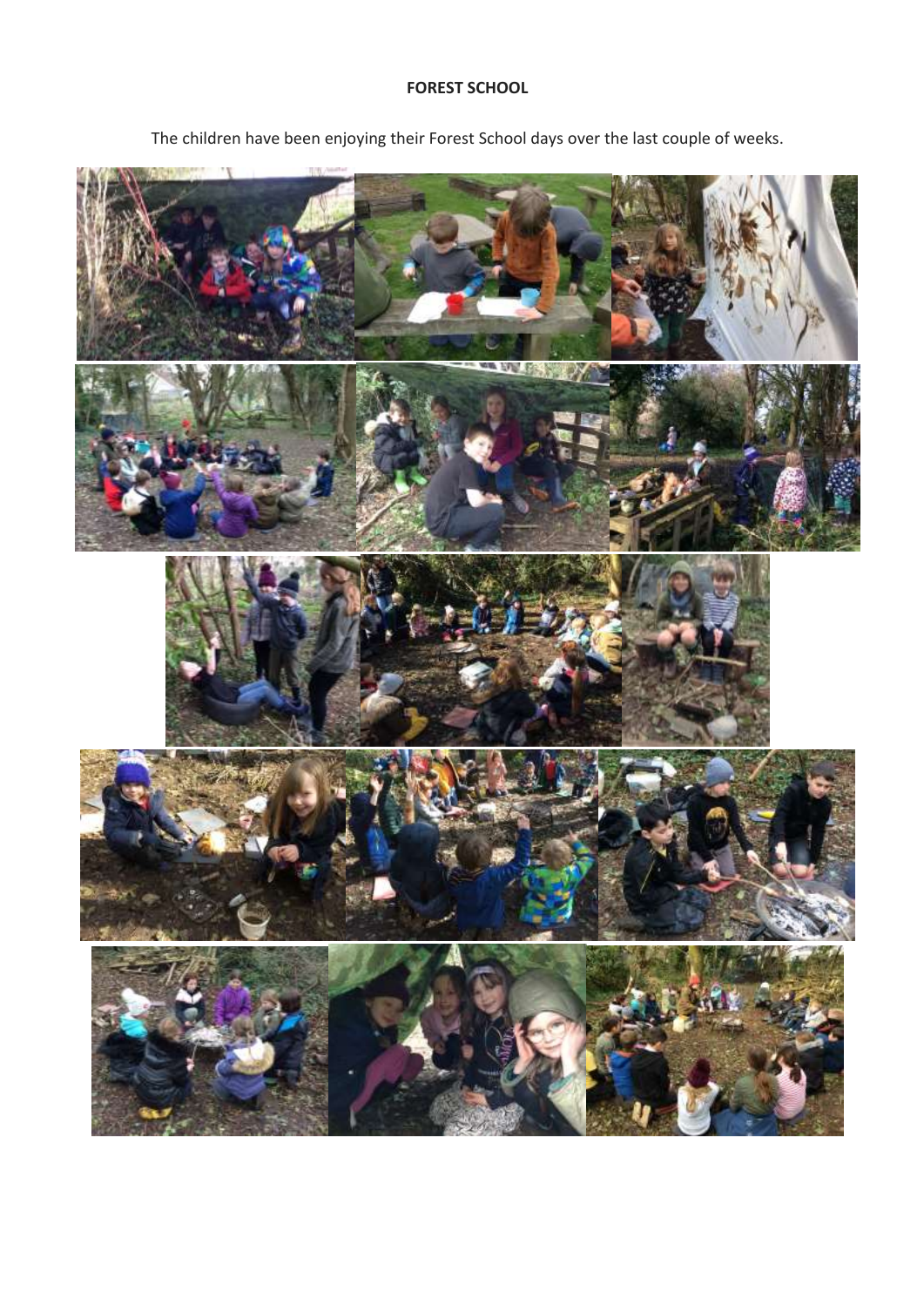

### FoWS UPDATE

Thank you to all our garden volunteers who spent Saturday planting the new pond hedge, donated by The Woodland Trust, whilst dodging a few rain clouds. The children



have also helped with planting the remaining saplings throughout the school week. We can't wait to see this hedge grow into a wonderful bio diverse environment for our wildlife.



On Friday 25th March we will be holding a non uniform day at school, donations of either individually wrapped small eggs, crème eggs or similar, boxed Easter eggs (no nuts please) or if preferred a donation can be made via school gateway. These donations will be used for our Easter egg hunt. More details below.



The School disco is back on 31st March. Tickets are available on school gateway.

The Easter egg hunt returns on Thursday 7th April. Open to all children of primary school age or younger. Watch this space for more details.

The smarties challenge will run for the whole of April. Encourage children to undertake small jobs in exchange for coins that fit inside a smarties tube (20p's) fit perfectly. Return your smarties tube with as many coins as you can earn at the end of April or make a donation via school gateway. Did you know you can fit £13.80 in a smarties tube in 20p's…..that's a lot of coins!

FOWS Team.

### WESTWOOD SCARECROW TRAIL 2022



The Scarecrow Trail Team are excited to announce a 'pop up' afternoon tea on Sunday **27th March** at Westwood Parish Rooms. Serving hot & cold drinks with delicious homemade cakes from 2:00pm to

5:00pm. All monies raised will be donated to charities to support families in the Ukraine. A perfect Mothers' Day treat!

We'll also be on hand with ideas for this year's scarecrow trail as well as hints & tips for making an 'Out of this World' scarecrow.

Saturday 28<sup>th</sup> May – Sunday 5<sup>th</sup> June

Email: [westwoodscarecrows@yahoo.co.uk](mailto:westwoodscarecrows@yahoo.co.uk) or via our Westwood Scarecrow pages on Facebook, Instagram or Twitter

From the Scarecrow Team

Lilly, Bryony, Helen, Kay, Vicky and Rachel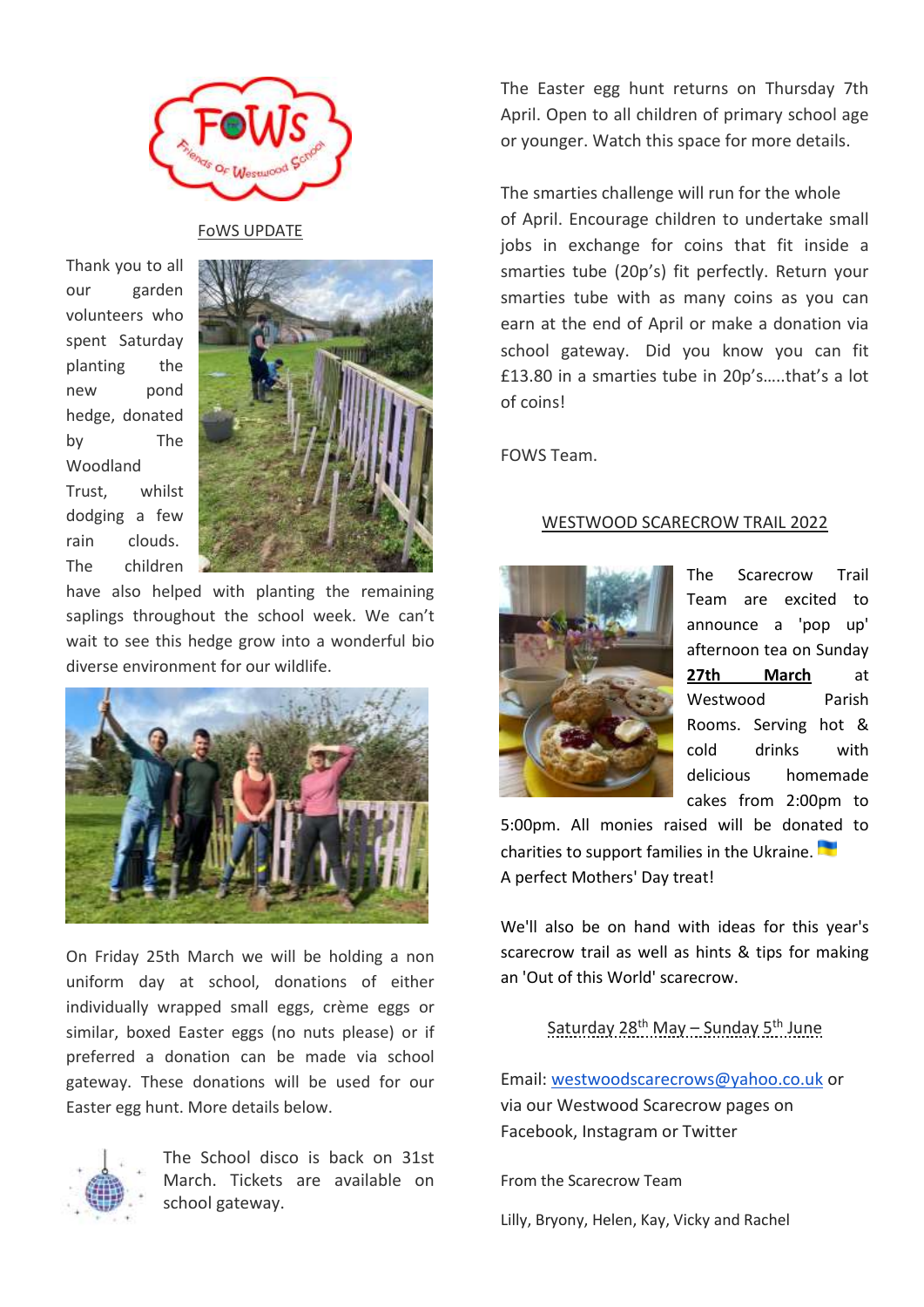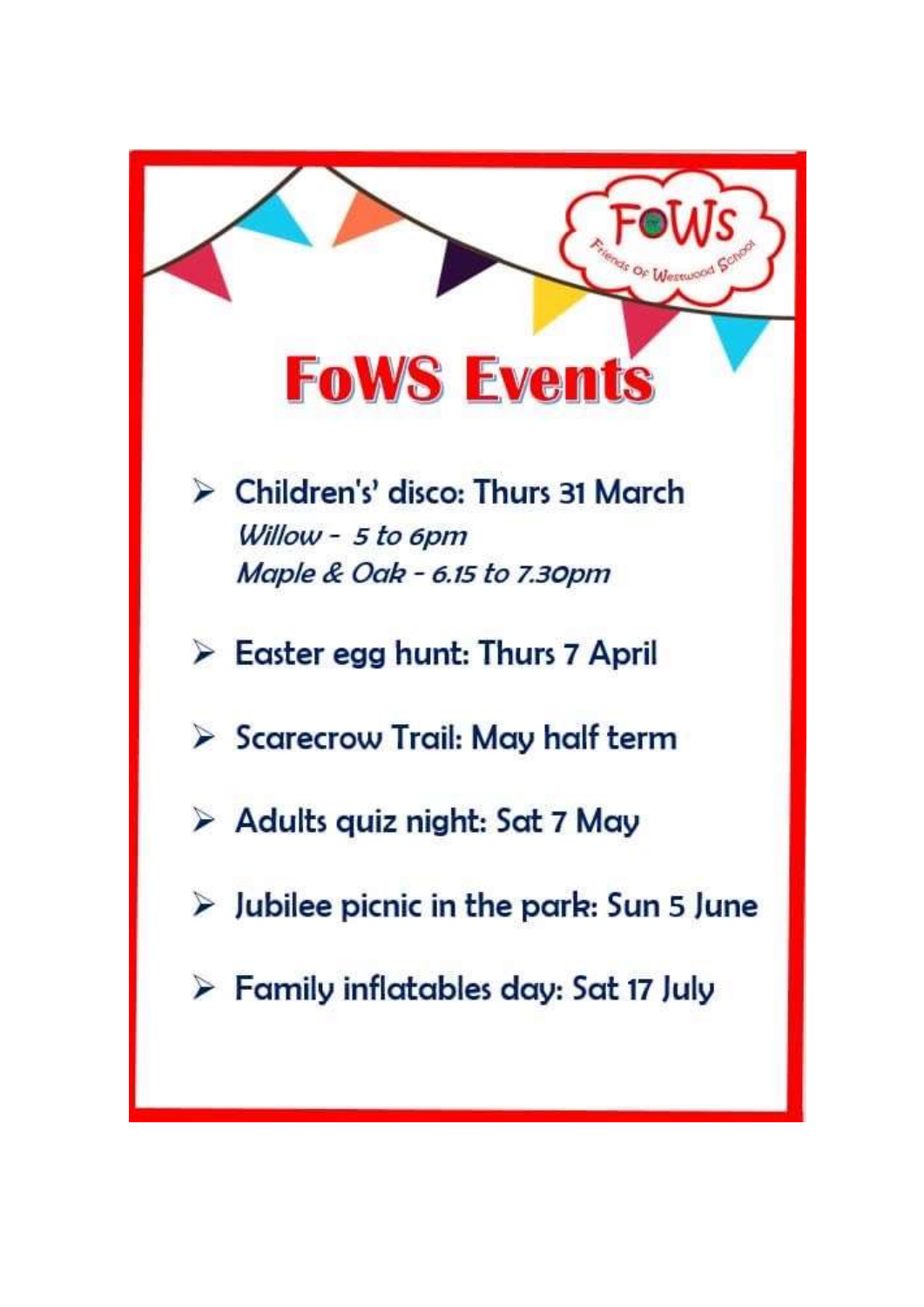# WESTWOOD SCARECROW **TRAIL 2022**

MAY HALF TERM: 28TH MAY TO 5TH JUNE

JJORL,

OUR TRAIL IS GOING

## JOIN IN THE FUN!

Contact Ground Control if you'd like to:

- · Make a scarecrow
- · Host a scarecrow
- · Sponsor a scarecrow
- · Donate a prize
- westwoodscarecrows@yahoo.co.uk
- <sup>2</sup> @westwoodscarecrowtrail
- owestwoodscarecrows
- **D** @wwoodscarecrow
- //fows.westwoodwithiford.org/scarecrow-trail

### WE'D LOVE TO HEAR FROM YOU!

### MAKING A SCARECROW

Think of a character, film, book, song, relating to space, space travel, aliens or space related fantasy, Imagine Dr Who, Yoda, Star Wars, Tim. Peak. We've plenty of ideas if you're stuck!

### **RBOUT OUR TRAIL**

It's a fun community event raising much needed funds for Westwood with Iford primary school. Follow a trail map around the village to guess our fabulous scarecrows en route.

DEADLINE **FOR ENTRIES** *<u>UTH APRIL</u>* 2022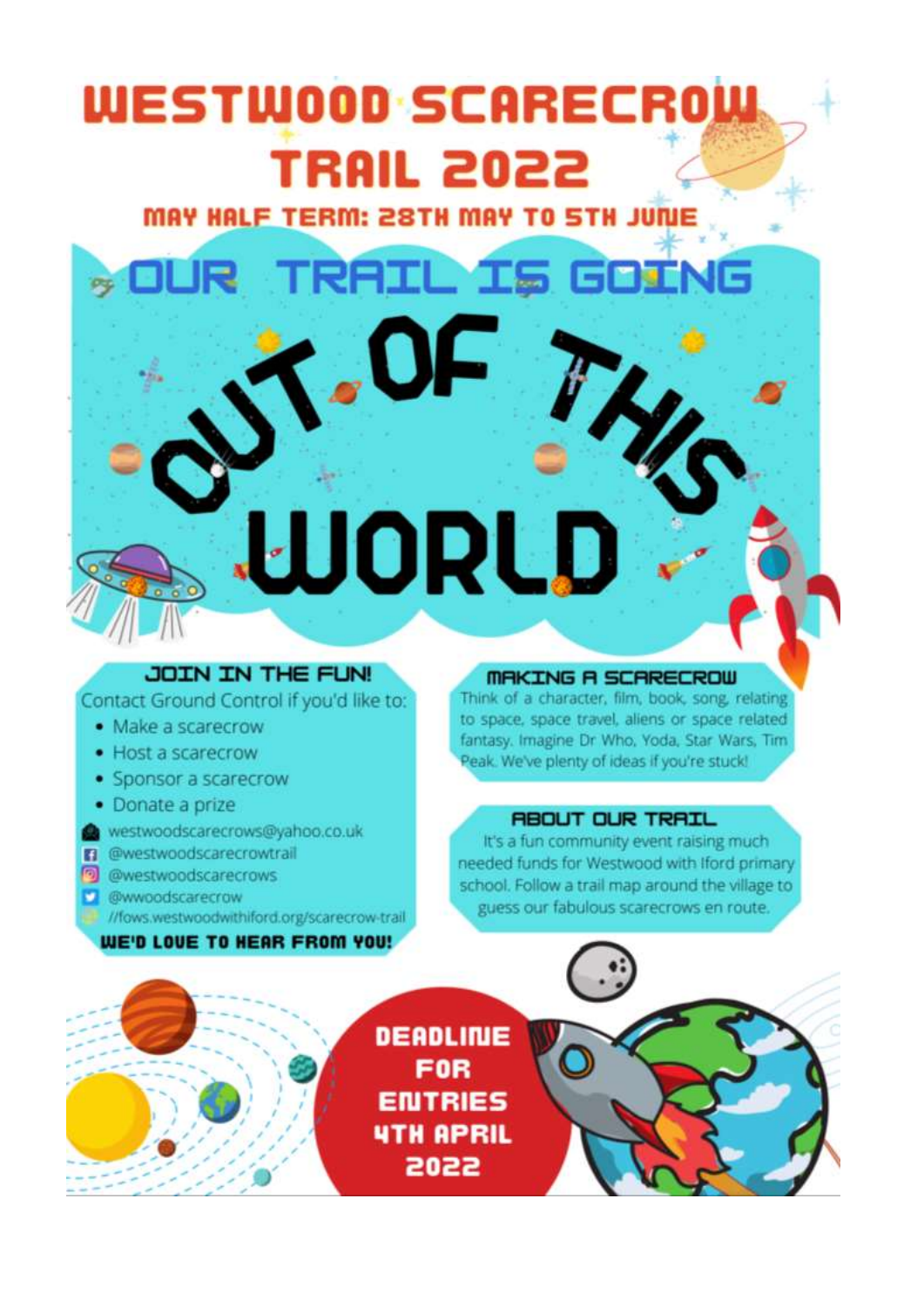

Imperial Cleaning Services are looking for a reliable person to join their team, specifically to work with us at Westwood with Iford School.

The role is from 3:30pm-7:30pm, Monday – Friday (term time only) and you would be required to carry out a number of cleaning duties to assist in the smooth day to day running of our school.

| Hours of work:        | Monday - Friday 3:30pm-7:30pm. 20hours                            |
|-----------------------|-------------------------------------------------------------------|
| <b>Contract Type:</b> | Part time, Permanent                                              |
| Rate of pay:          | To be discussed during interview                                  |
| <b>DBS Check:</b>     | Required, Imperial Cleaning Services are able to assist with this |

### **Key Responsibilities include:**

- Ability to undertake a range of manual cleaning activities, including:
- Surface cleaning, including furnishings, fixtures and fittings
- Cleaning floors, including sweeping, mopping, vacuuming and polishing
- Cleaning washroom areas, including toilets, sinks etc.
- Replenish customer supplies, i.e. toilet roll.
- Clearing and removing rubbish
- Reporting any problems to the Supervisor/Team Leader/Operations Manager

The successful applicant will benefit from ongoing training, Imperial Cleaning Services uniform and personal development growth.

Application forms and further details are available by calling



Oscar Vaughan Operations Manager 01225 282525/ 07717 515576

[www.imperialcleaningservices.co.uk](http://www.imperialcleaningservices.co.uk/)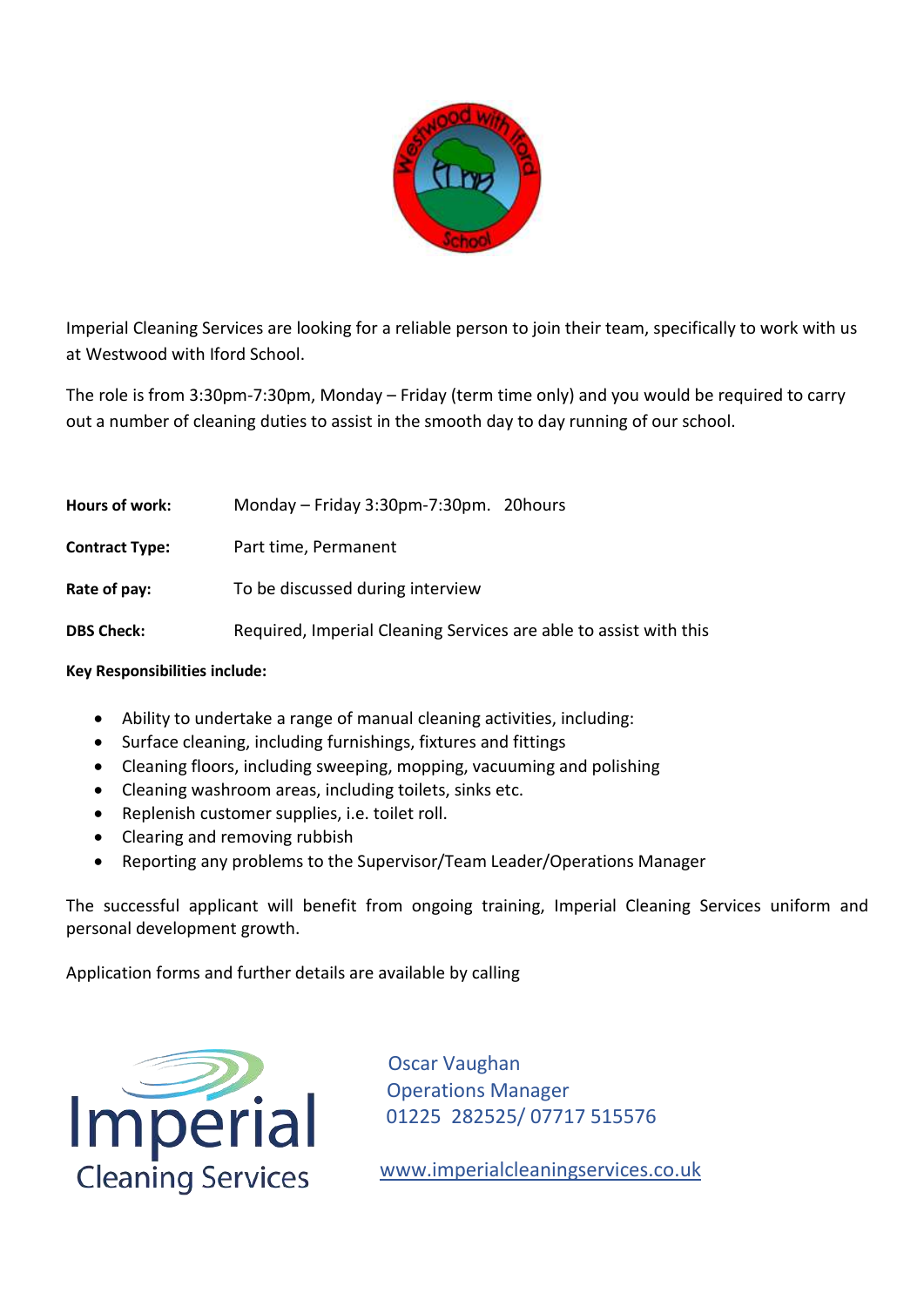

# **Easter Holiday Clubs**

Our award-winning holiday clubs are back this Easter! Dreamy days packed with activities for children aged 8-13, following the Forest School ethos of facilitating child-led learning and discovery in the outdoors.

No two days are ever the same at holiday clubs. We take our lead from the interests of the children and the conditions on the day, exploring areas like bushcraft, environmental art, woodland crafts and games, campfire cooking and of course, free play. Available to book either as individual days or as weekly four/three day blocks. Find out more and book here.

Mon 11th to Thur 14th April incl. Tues 19th to Thur 21st April incl.



# **LIONS CLUB OF BRADFORD ON AVON**

# **Easter Egg Hunt and Easter Bonnet Competition**

at the Victory Field, Bradford on Avon

Easter Monday 18th April 2022

Bonnet Judging at 10.00am Egg Hunt at 10.15am. Free to take part

Open to all children under 12

Hunt for tokens to exchange for cream eggs

Why not enter our Easter Bonnet competition!

Book tokens and large eggs for the three best Bonnets Small eqgs for all other Bonnet entrants

Come and join us and have fun!